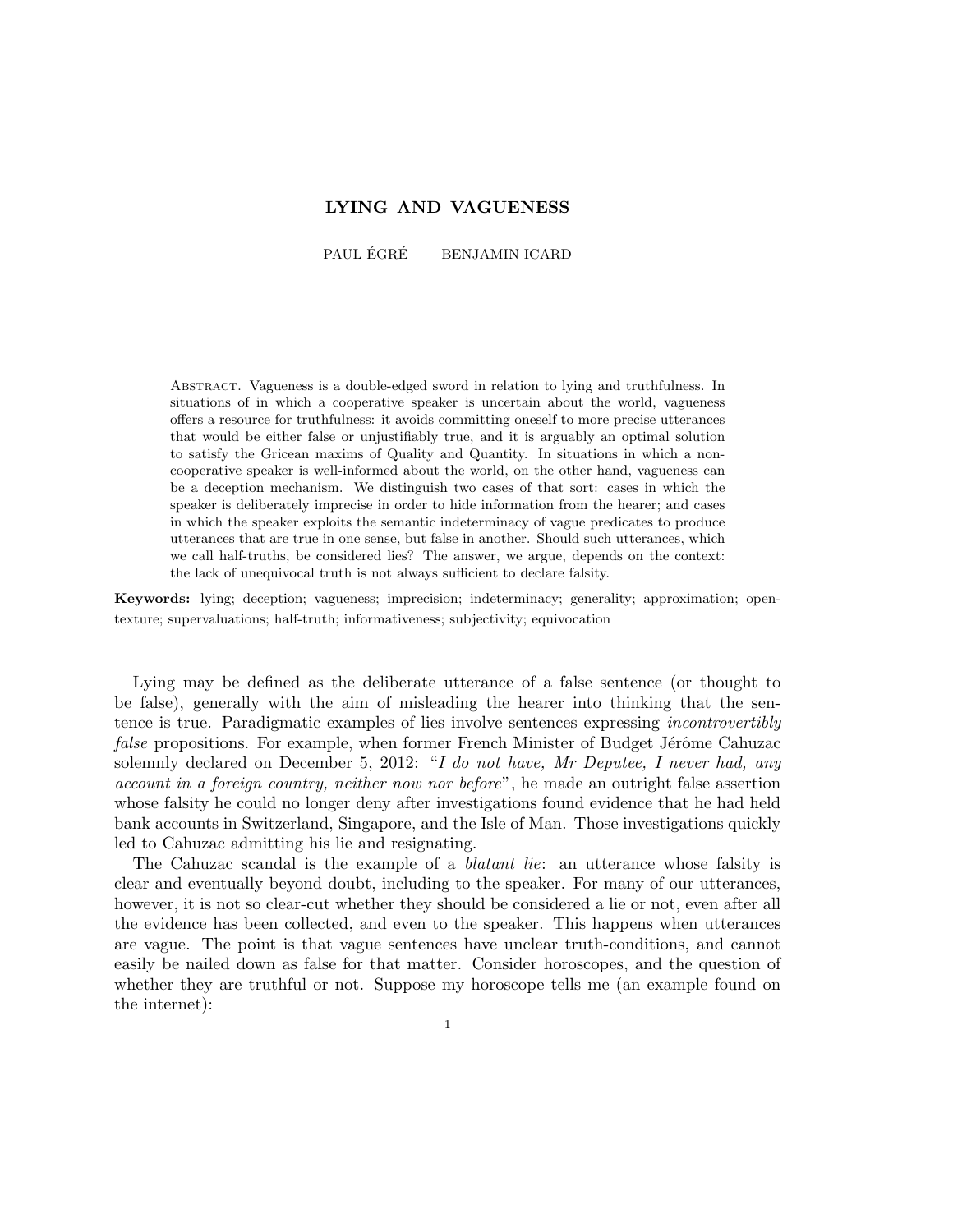(1) Overall, you will feel rather good, physically and morally. You won't be too inhibited this time and...

Is the sentence true or false? The answer is unclear. Characteristic of horoscopes is the exploitation of vagueness. In an expression like *overall*, it is left underspecified exactly what proportion of the time. Similarly, *feel good* is a qualitative predicate for which there is no absolute criterion of application, and likewise for inhibited. Further exploitation of vagueness can be found in the use of degree modifiers like rather or too, whose interpretation is characteristically speaker- and listener-dependent (see ?[Wright 1995\)](#page-16-0). Moreover, the indexical this time leaves its temporal reference open, making simply unclear which context is targeted by the sentence to be counted as true or false.

To philosophers of science, horoscopes are deceitful precisely because they make exploitation of vagueness on such a large scale [\(Popper 1963\)](#page-15-0). To casual readers, on the other hand, they are often pleasant to read, because it is easy to find confirming instances of their truth (horoscopes can be thus argued to exploit a well-documented psychological phenomenon by means of semantic vagueness, the phenomenon of confirmation bias, see [Wason 1966\)](#page-16-1). Such ambivalence suggests that vagueness can be a convenient way of calibrating the truth of an assertion. There is a tradeoff between informativeness and truth, or dually, between vagueness and falsity. That is, the more vague an utterance, the more likely it is to be true relative to some contexts of interpretation, and the less likely it is to be false as a result. The more precise an utterance, on the other hand, the narrower the range of contexts relative to which it can be true. By decreasing informativeness, a vague sentence thus increases its chances of being true [\(Russell 1923\)](#page-15-1).<sup>[1](#page-1-0)</sup>

This inverse relationship between informativeness and truth is exploited not just by horoscopes, it is a pervasive feature of everyday conversations and exchanges, and it concerns commercial, moral and legal transactions. Consider sales and advertising: like horoscopes, ads generally use vague vocabulary to sell their products. A famous case concerns the firm Ferrero, who used to advertise for its star product as see *healthy*. The firm was sued by a Californian customer on the grounds of making a false claim, considering the high rate of sugar in its product, but the company retorted that "there are health benefits associated with eating chocolate" (more on such moves below). In ordinary exchanges, however, vagueness is not necessarily used to deceive, but simply to avoid making claims that are too committal. Vagueness in that sense is not confined to horoscopes, but concerns predictive utterances quite generally (as in medical communication, see [van Deemter 2009](#page-16-2) and below). Vagueness is a feature of language that is used to avoid flouting Grice's first Maxim of Quality ("Do not say what you believe to be false / that for which you lack adequate evidence") while exploiting Grice's second Maxim of Quantity ("Don't make your contribution more informative than is required" see [Grice 1975,](#page-14-0) 45-46).

The goal of this chapter is to clarify the ways in which the use of vague language relates to both of those maxims. Vagueness is a multifaceted notion, however. In the first part of this chapter, we start out by distinguish two main manifestations of vagueness in

<span id="page-1-0"></span><sup>&</sup>lt;sup>1</sup>"A vague belief has a much better chance of being true than a precise one, because there are more possible facts that would verify it" [\(Russell 1923,](#page-15-1) 91).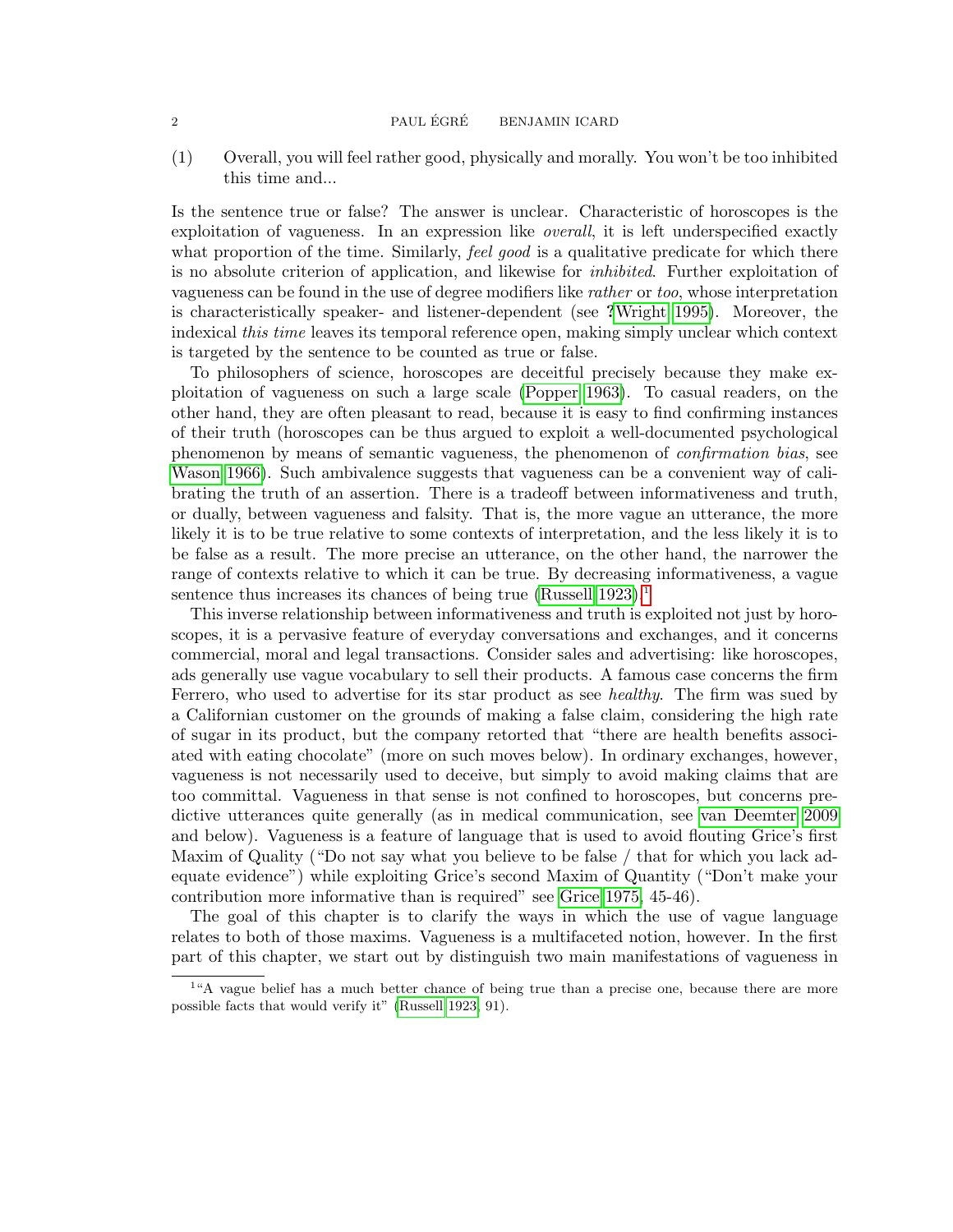

<span id="page-2-0"></span>FIGURE 1. Varieties of linguistic vagueness

language: pragmatic *imprecision*, and semantic *indeterminacy*, each of which with more specific varieties. We then go on to explain in what sense vague language is a doubleedged sword in relation to lying and truthfulness. First, we show that in situations in which a cooperative speaker wishes to inform about a state of affairs about which she is uncertain, vagueness offers a resource for truthfulness: it avoids making more precise utterances which may be either false or unjustifiably true (section [2\)](#page-6-0). In situations in which a non-cooperative speaker is perfectly informed about the world, on the other hand, vagueness can be a deception mechanism. We distinguish two cases of that sort: cases in which the speaker is deliberately imprecise in order to hide information from the hearer, but remains literally truthful (section [3\)](#page-8-0); and cases in which the speaker exploits the semantic indeterminacy of vague predicates to make utterances that are true in one sense, but false in another, what we call half-truths (section [4\)](#page-10-0). The question is whether such half-truths should be counted as lies. The answer, we suggest, depends on the context: the lack of unequivocal truth is not always sufficient to declare falsity (section [5\)](#page-11-0).

# 1. Varieties of vagueness

[Russell](#page-15-1) [\(1923\)](#page-15-1) offered as a general definition that "a representation is vague when the relation of the representing system to the represented system is not one-one, but one-many". In the linguistic case, an expression is vague according to him if "there is not only one object that a word means, and not only one possible fact that will verify a proposition"[89-90]. That is, the same utterance is compatible with several distinct meanings. This one-many relationship can be realized in several ways, and a merit of Russell's definition is that it covers a range of phenomena associated to linguistic vagueness. In what follows we distinguish four main manifestations: *generality, approximation, degree-vagueness, and* open-texture. Following several authors (see [Pinkal 1995;](#page-15-2) [Kennedy 2007;](#page-15-3) [Solt 2015\)](#page-16-3), we argue that generality and approximation are fundamentally cases of pragmatic imprecision, whereas degree-vagueness and open-texture are semantic phenomena, directly affecting the truth-conditions of expressions (see Figure [1\)](#page-2-0).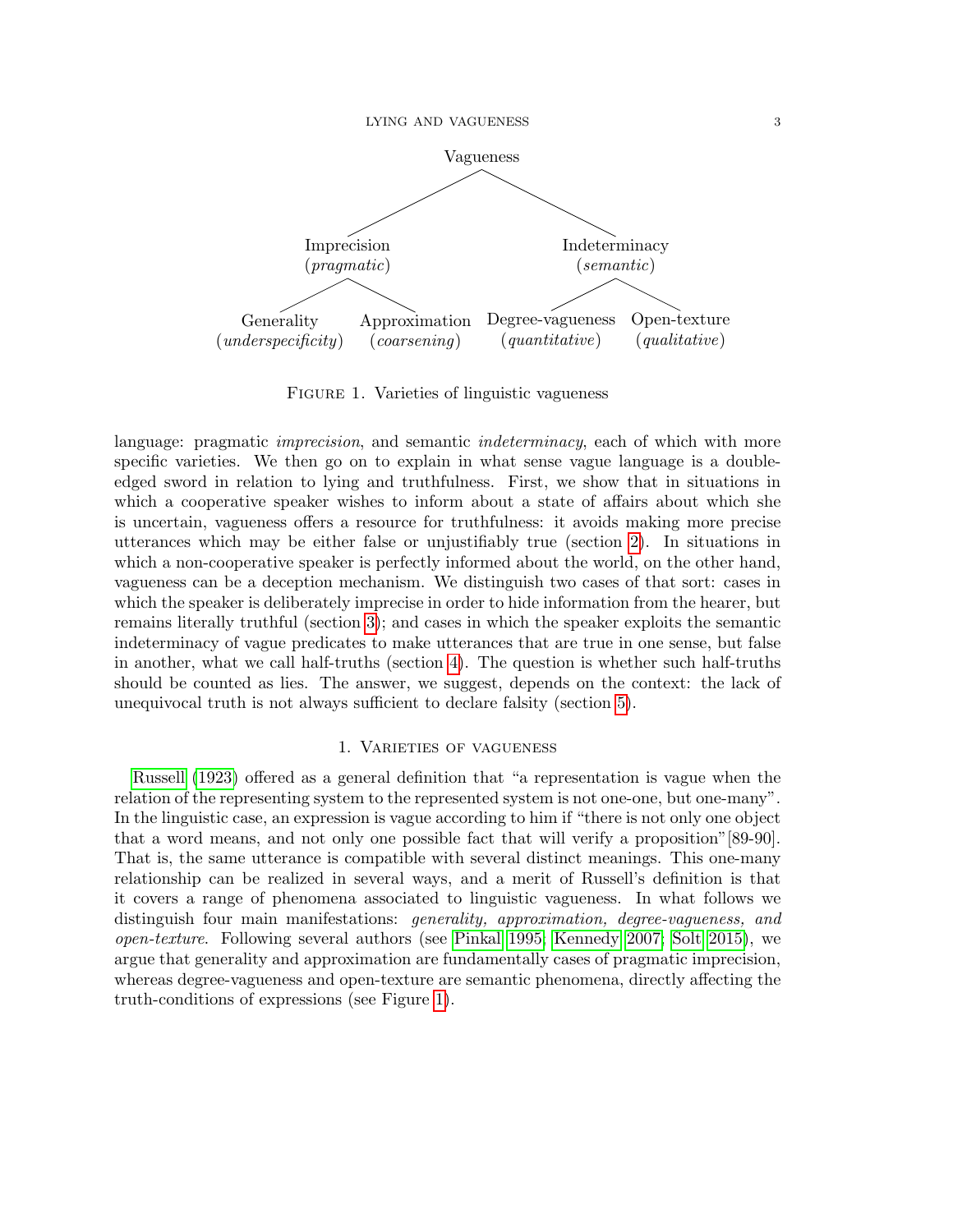1.1. **Generality.** A first instance of Russell's definition concerns the phenomenon of generality in language (being underspecific). Consider the following dialog between a father and his son:

<span id="page-3-1"></span>(2) Q. Who did you see at the party? A. Some friends.

Let us assume that the son has ten friends, all known to the father. The son's answer is general in the sense that it is compatible with several more specific answers being true. The father can't infer from the answer which exact number of friends was seen. An answer like two friends would be more informative in that respect, but it would still be general, leaving the father uncertain as to which two-membered subset of the relevant set includes the friends seen by his son.

Important to note is that in this context a sentence like I saw some friends has completely clear truth-conditions, it simply means that the number of friends seen by the speaker is greater than zero. Vagueness in that case does not mean any indeterminacy in the statement of the truth-conditions of the sentence, but simply refers to the fact that the response to the question fails to be maximally informative.

Theorists of vagueness often dismiss generality as a central aspect for that matter (see [Fine 1975;](#page-14-1) [Keefe 2000\)](#page-14-2). We find important to keep it into consideration here, for the underspecificity of answers, although relative to the question under discussion, is a very common aspect of language use of particular relevance in relation to lying.

1.2. Approximation. A second illustration of Russell's definition of vagueness pertains to approximation. In cases of approximation an expression with precise truth conditions is used to convey a meaning that differs from its literal meaning, but that is close enough. As a result, the same expression is used with a coarser meaning (larger range of interpretations than its literal meaning). Consider the following dialogues:

- <span id="page-3-0"></span>(3) Q. What do you make a month? A. 3,000 euros.
- (4) Q. What time did John arrive? A. He arrived at 3 o'clock.
- (5) Q. How old is she? A. She is 40.

In [\(3\),](#page-3-0) the answer may be asserted by someone who knows the precise answer to actually be 3287,23 euros. This is a case in which the speaker rounds off the actual number to a lower number, relying on the fact that it is more relevant to set the standard of precision to multiples of 1000 euros than to a multiples of a single euro, let alone cents (see [Krifka](#page-15-4) [2007\)](#page-15-4). The same often happens with the other two examples:  $\beta$  o-clock can be used when John in fact arrived at five past or five to, and *she is 40* could be used to refer to someone whose age is within a few months or even a few years around 40, depending on the context.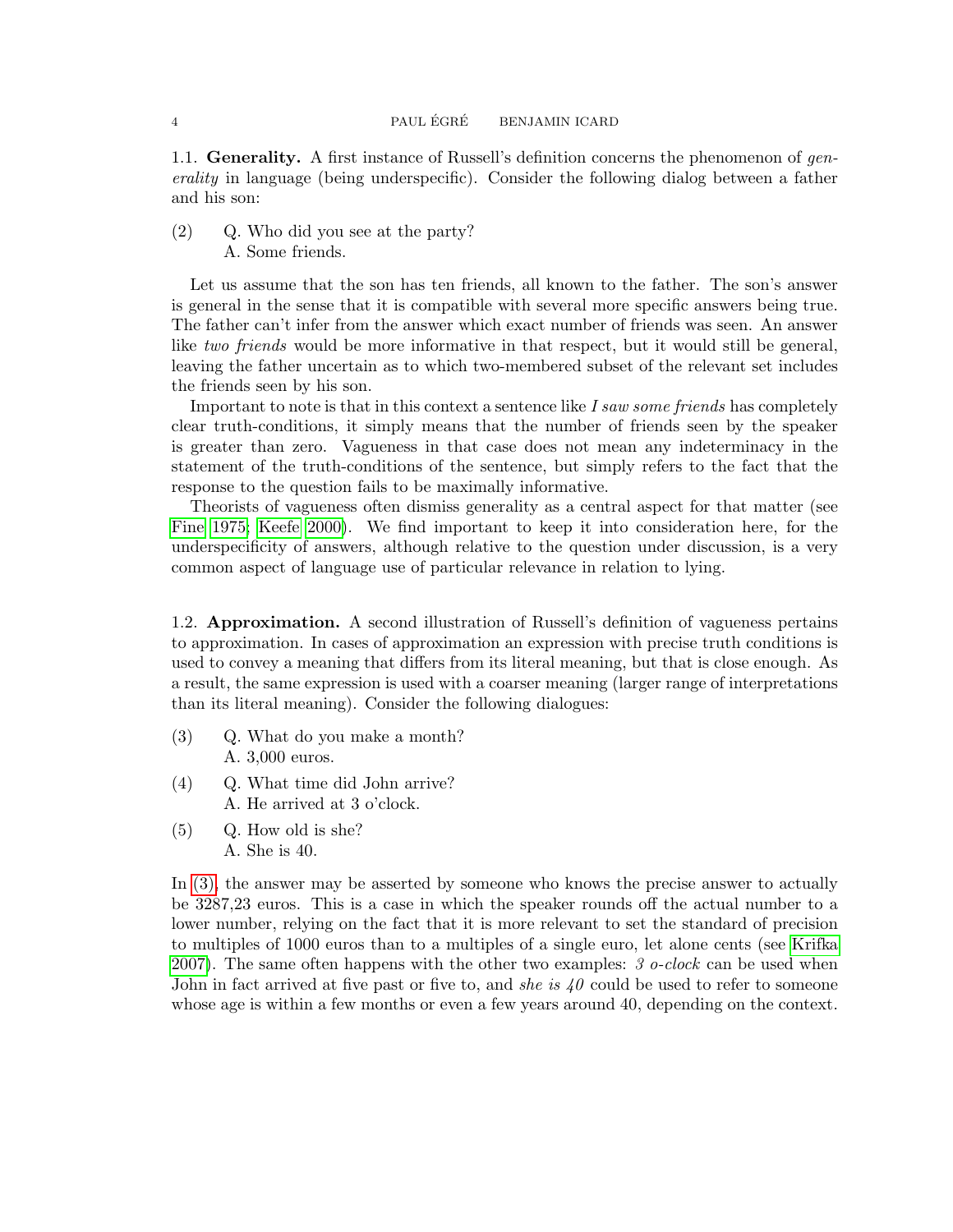#### LYING AND VAGUENESS  $\hspace{1.5cm}5$

Approximation is not limited to numbering, but is also found in other domains, as exemplified in Austin's geometrical example [\(Austin 1962;](#page-14-3) [Lewis 1970\)](#page-15-5):

(6) France is hexagonal.

The latter sentence would be false if taken to mean that France has precisely the shape of a hexagon, but we understand it to mean that it can be circumscribed to a reasonable approximation by a hexagon.

Cases of approximation are cases in which a semantically precise expression is used with slack [\(Lasersohn 1999\)](#page-15-6). Importantly, there may not be an absolutely precise convention as to the range of meanings that are compatible with the use of an expression. When is it no longer fine to say *John is 40 years old*? What if John is 35 years old? Approximation is always relative to explicit or implicit standards of precision and to rounding rules, and how close a value needs to be to the literal meaning will often be at the speaker's discretion.

1.3. Degree-vagueness. The third aspect of vagueness we isolate concerns the quantitative indeterminacy attached to gradable expressions in particular (which we call degreevagueness, following [Alston 1964;](#page-14-4) [Burks 1946](#page-14-5) talks of linear vagueness). Consider the following variation on the dialogue between a father and his son:

(7) Q. How many people were at the party? A. Many people.

Here again, the answer is imprecise because compatible with a multiplicity of states of affairs obtaining (maybe 25 people were at the party, 50, or 100). Unlike for *some*, however, many is not an expression for which we can state determinate truth conditions relative to a fixed countable domain. One way of viewing that phenomenon is as a form of context-dependence (see [Sapir 1944;](#page-16-4) [Partee 1989;](#page-15-7) [Lappin 2000;](#page-15-8) [Greer 2014;](#page-14-6) Egré & Cova 2015): whereas some As are Bs is true exactly if the number of As that are Bs is nonzero, many As are Bs would be true if the number of As that are Bs exceeds a context-sensitive number  $n$  (cardinal reading), or possibly if the number of As that are Bs exceeds a context-sensitive proportion  $\alpha$  of the As or of some other comparison class (proportional reading). The setting of such parameters is problematic: assuming such threshold values, did the son intend many to mean more than 5, more than a third, or some other number? A remarkable fact about vague expressions such as many is that the speaker himself or herself need not have a precise idea of the values of such thresholds in order to apply the expression and to convey meaning.

Beside many, paradigmatic examples of vague expressions in that sense include gradable adjectives like tall, long, expensive, healthy, etc., all of which accept degree-modification (as in taller) or modification by intensifiers (very tall) (see [Kennedy 2007\)](#page-15-3). Gradable adjectives give rise to familiar symptoms, in particular the admission of borderline cases of application and the susceptibility to sorites-reasoning (see [Keefe 2000;](#page-14-2) Egré  $&$  Klinedinst [2011;](#page-14-8) [Burnett 2016\)](#page-14-9) for a more specific typology of gradable expressions). Borderline cases of application are cases for which it is unclear to the speaker whether the expression should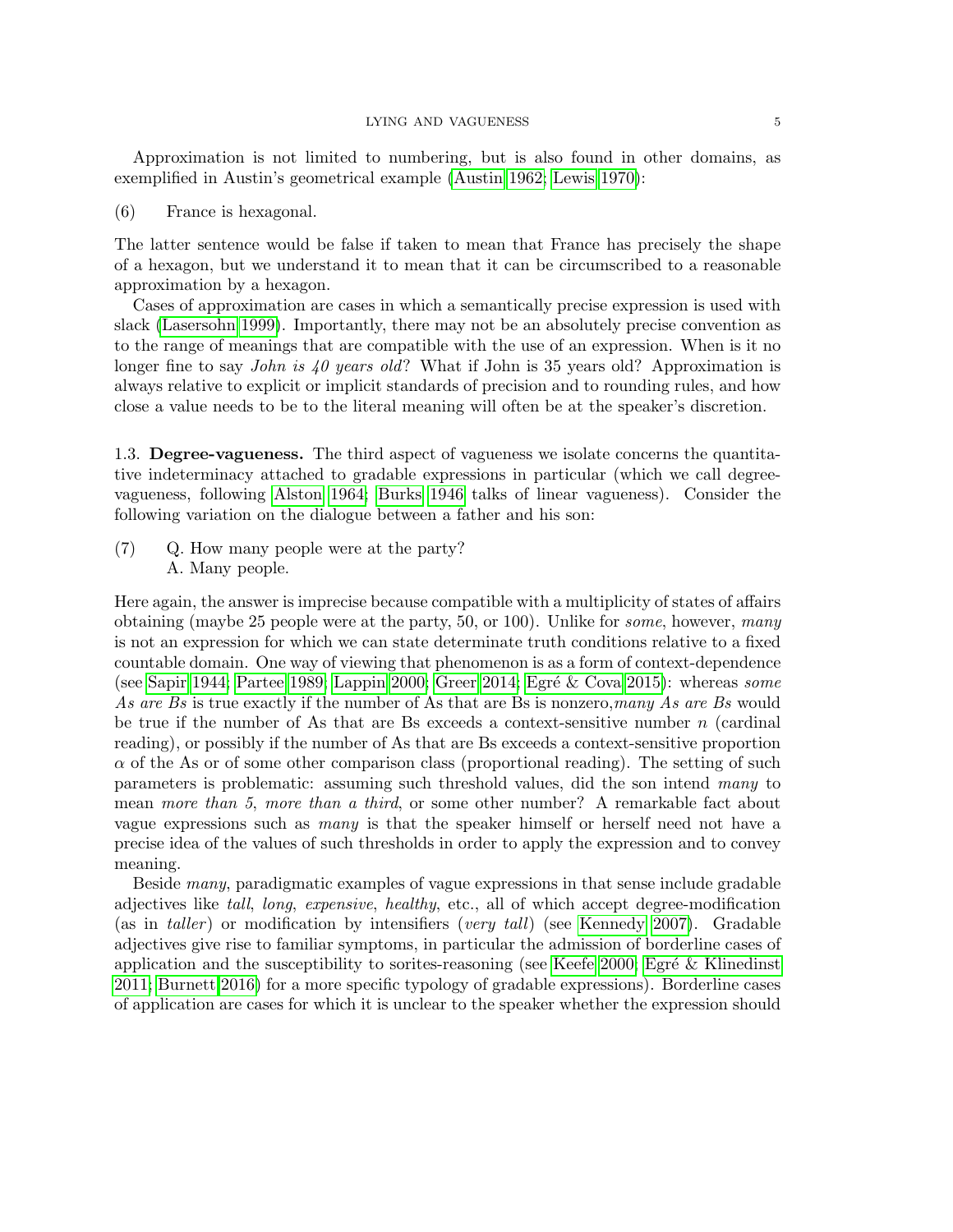apply or not: for example, it may be unclear whether a man of 178cm should be counted as tall or not. An important fact about borderline cases is moreover that they give rise to inconsistent verdicts both between- and within-subjects (see [McCloskey & Glucksberg](#page-15-9) [1978\)](#page-15-9). Cases of between-subject inconsistencies are often viewed as manifestations of the subjectivity and evaluativity of vague expressions: many, tall, healthy, beautiful, could mean different things without error depending on the speaker [\(Parikh 1994;](#page-15-10) [Wright 1995;](#page-16-0) Kölbel 2004; [Fara 2000;](#page-14-10) [Raffman 2013;](#page-15-12) [Kennedy 2013;](#page-15-13) Egré 2016; [Verheyen](#page-16-5) et al. [2017\)](#page-16-5). This subjectivity is important for an assessment of the falsity of vague sentences: the same vague sentence could be used truly relative to one speaker, but be viewed as false by another, depending on their context, interests and evaluative standards (see in particular Kölbel 2004; [McNally & Stojanovic 2017](#page-15-14) on predicates of personal taste).

1.4. Open-texture. The fourth illustration of Russell's definition we single out concerns the openness of the respects constitutive of the meaning of an expression, what we call open-texture (following [Waismann 1945;](#page-16-6) [Burks 1946](#page-14-5) talks of multidimensional vagueness, and [Alston 1964](#page-14-4) of combinatorial vagueness). This openness is found at different levels, and it has to do with polysemy and multidimensionality.

Already in the case of dimensional adjectives (like tall), the selection of a comparison class is fundamental for the application of the adjective, but it can vary without limit, and it will impact the setting of a boundary between tall and not tall objects (tall for a building, for a basketball player, or for a fifth-grader, will mean different things, see [Kamp](#page-14-12) [1975,](#page-14-12) [Klein 1980\)](#page-15-15).

For a number of gradable adjectives, moreover, several dimensions of comparison interact, and their number and structure is generally indeterminate, even when a comparison class has been fixed. Consider the adjective *healthy*. An indication that *healthy* is multidimensional is the occurrence of adjuncts such as healthy in some respect, healthy in all respects [\(Sassoon 2012\)](#page-16-7). For example, healthy as applied to a meal could be predicated based on whether it provides vitamins, or based on whether it has a particular effect on blood pressure, or based on some way of integrating of those respects, and no definitive list of respects appears to be forthcoming.

The phenomenon of open texture is not limited to gradable adjectives, but it concerns the difficulty of providing necessary and sufficient conditions of applications for a vast number of expressions, including nominal expressions [\(Wittgenstein 1953](#page-16-8) famously used the example of the word *game* to show the difficulty in providing a consistent and exhaustive list of defining criteria for that notion).

1.5. Representing vagueness. Degree-vagueness and open-texture can be thought of as a forms of "referential multiplicity" [\(Raffman 2013\)](#page-15-12). A convenient way of representing the meaning of a vague expression, following the supervaluationist tradition, is thus in terms of a set of admissible sharpenings or precisifications [\(Mehlberg 1958;](#page-15-16) [Lewis 1970;](#page-15-5) [Fine](#page-14-1) [1975;](#page-14-1) [Kamp 1975\)](#page-14-12). For an expression liketall, for example, given a comparison class, the meaning can be represented by a set of precise intervals above a variable threshold; for an expression like *healthy*, given a comparison class again, it may be thought of as a set of tuples consisting of variable respects and intervals along a common dimension set by those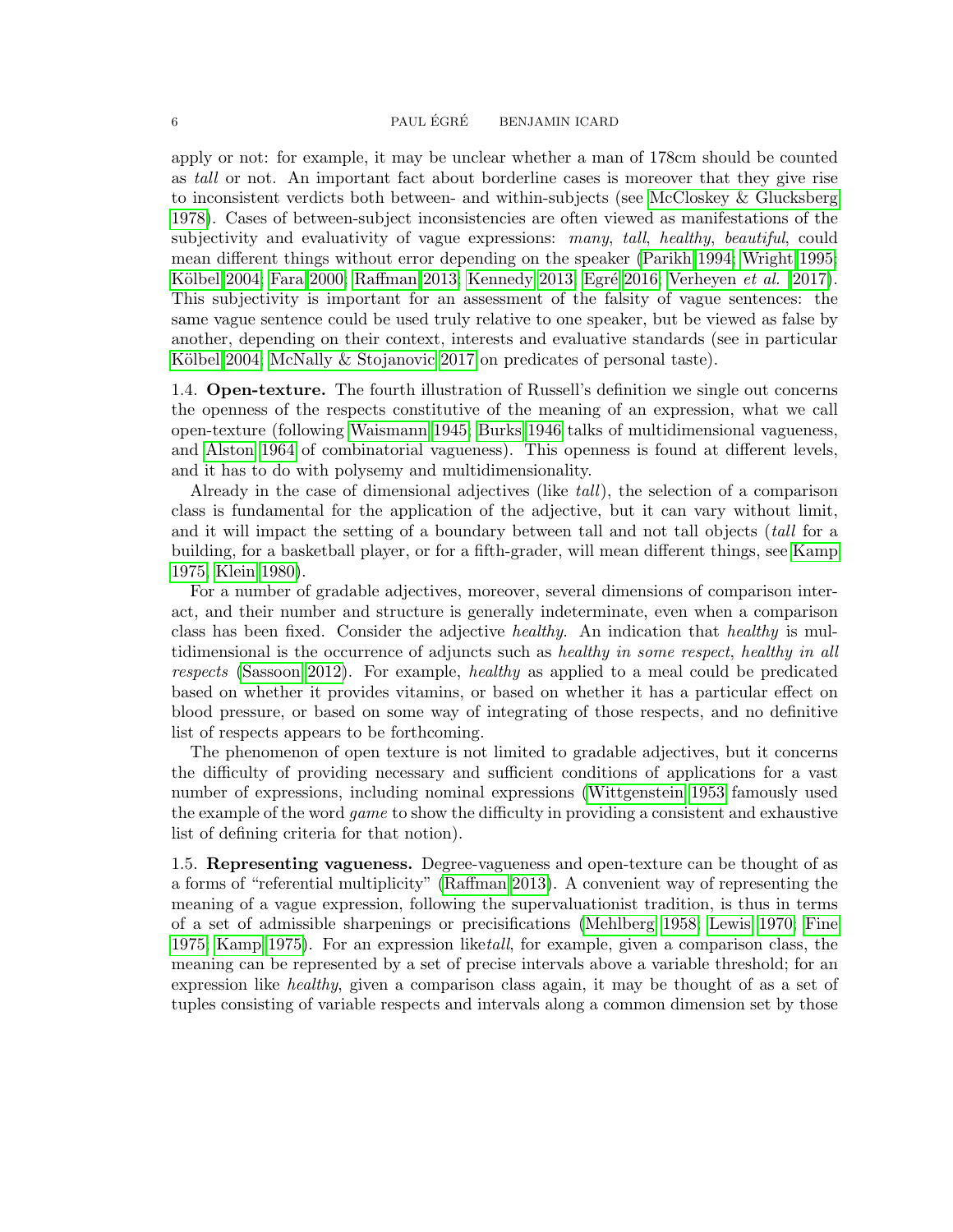respects. Similarly for approximation: the meaning of *hundred* as used approximately can be represented by a set of numbers around 100 [\(Lasersohn 1999\)](#page-15-6). Depending on the speaker, however, the range of such admissible sharpenings may differ.<sup>[2](#page-6-1)</sup> Different speakers may also assign different weights to different sharpenings depending on the context (see [Lassiter](#page-15-17) [2011;](#page-15-17) [Lassiter & Goodman 2015](#page-15-18) on probabilistic representations of vague meaning).

In this regard, the main difference between expressions like *hundred* or *some students* on the one hand, and *tall* or *game* on the other, is that the former have determinate truth conditions. Because of that, generality and approximation are cases of pragmatic vagueness: by being general rather than more specific a speaker chooses to be less informative than she could be, and by being approximate she gives less information than what the expression literally means. Degree-vagueness and open-texture on the other hand are cases of semantic vagueness: the meaning of expressions like many, healthy or game is "intrinsically uncertain" (in the words of [Peirce 1902,](#page-15-19) 748), that is those expressions do not have constant truth conditions across contexts and speakers.

With these distinctions in mind, we are now in a position to examine the ways in which vagueness interacts with the Gricean maxims. The Gricean maxims assume that conversation fundamentally rests on cooperation. As we know from game theory, however, speaker and hearer need not have their interests perfectly aligned, and sometimes they can diverge dramatically. It may be costly to reveal the truth, or to reveal the *whole* truth. Most of the time, however, making an assertion that the listener would recognize as false can be even more costly: if a false claim is exposed, the speaker incurs the risk of losing credibility, or greater costs (see [Asher & Lascarides 2013\)](#page-14-13). In the rest of this chapter, we distinguish two main classes of situations that motivate the use of vague language. On the one hand, there are situations where the speaker is *imperfectly informed* about the facts, and may simply wish to avoid speaking falsely by speaking too precisely. On the other hand, there are situations where the speaker is *perfectly informed* about the facts, but has an interest to hide information from the hearer, and potentially to take advantage of the indeterminacy of vague expressions to bias or mislead.

# 2. Avoiding error

<span id="page-6-0"></span>Grice's Maxim of Quality enjoins one not to speak falsely, but also not to say things for which one lacks adequate evidence. One aspect in which the Maxim of Quality justifies the use of vague language concerns cases where the speaker is uncertain about which precise state of affairs obtains (see [Frazee & Beaver 2010\)](#page-14-14) or will obtain in the future [\(van Deemter](#page-16-2) [2009\)](#page-16-2).

Consider a situation in which you return from a party and are a fully cooperative speaker trying to convey maximum information. The party was attended by a group of people, but

<span id="page-6-1"></span><sup>&</sup>lt;sup>2</sup>This makes semantic vagueness close to lexical ambiguity, except that in the case of lexical ambiguity the meanings are supposed to be mentally far apart or disjoint [\(Keefe 2000;](#page-14-2) [Pinkal 1995\)](#page-15-2). Logically speaking, however, it is relevant to compare vagueness with ambiguity, since precisifications play the same role as disambiguations (see [Lewis 1982\)](#page-15-20). In the next section, we will see that vagueness, like ambiguity, can give rise to pragmatic equivocation.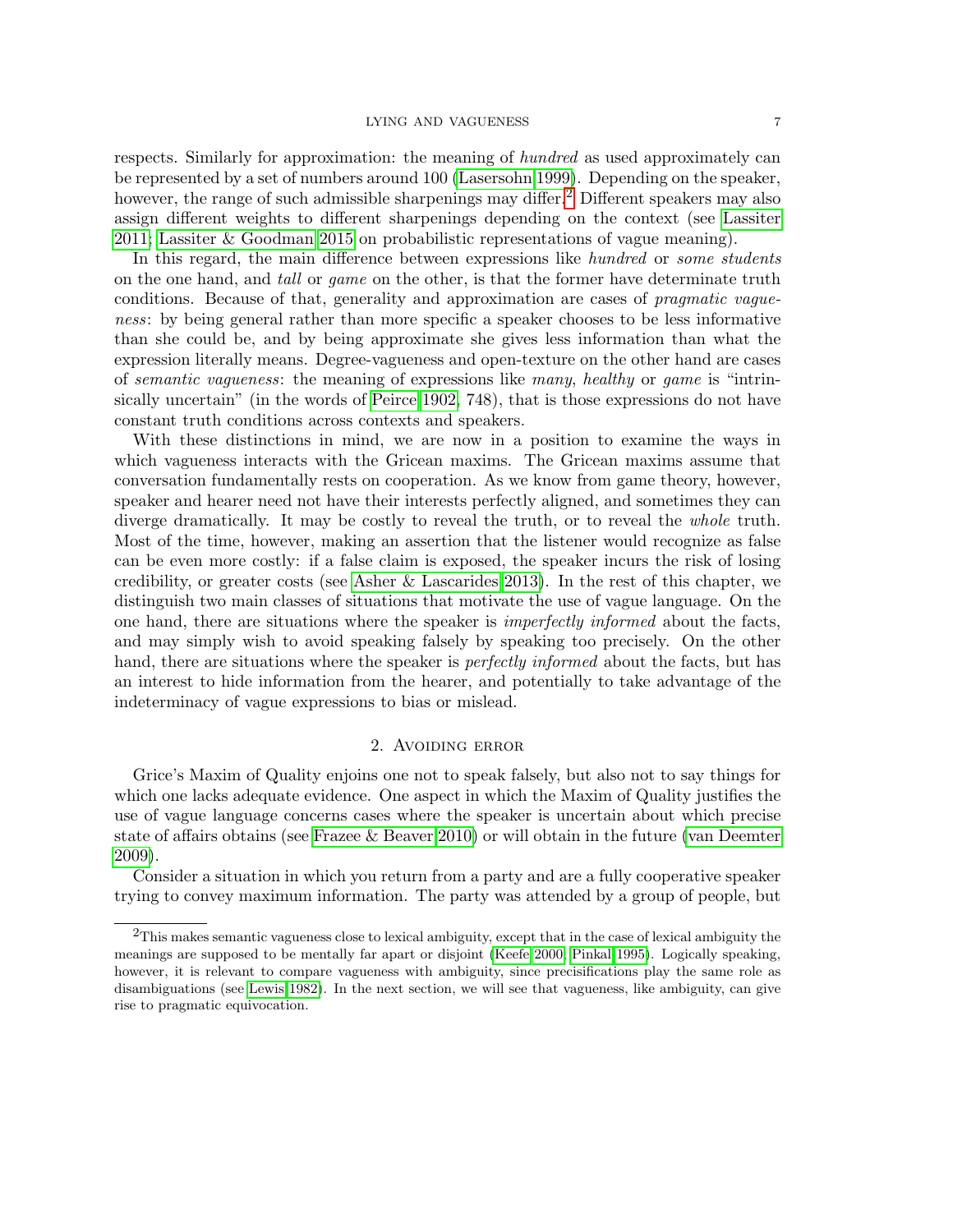you do not know exactly how many there were, because you could not count them. Upon returning from the party, you're asked how many people were there. In this case, there is no number  $n$  for which you can truly and justifiably say: *there were exactly n people.* In order to respond truly and justifiably, the next option would be to specify an exact interval. Suppose you are sure that there were more than 20 people, and fewer than 200 hundreds, but are uncertain in between. Then you may say:

(8) There were between 20 and 200 people.

The response is general in this case, but little informative. It would be more informative to give your best estimate of a lower bound:

(9) At least 100 people.

But suppose there were in fact 93 persons attending. The answer would be literally false, despite coming close to your assessment. On the other hand, you would not be wrong if you said:

- (10) a. About 100 people.
	- b. Many people.

Semantic expressions like *about* and *many* allow you to convey information truly in this case, compatibly with an indeterminate range of states of affairs obtaining. They allow you to avoid error, but also, somewhat surprisingly, to be more informative than you would if you tried to specify exact intervals without error.

Importantly, the hearer may have a different understanding of what to count as many than you. Suppose you understand many to denote a range of sharp intervals (using the supervaluationist picture), with a probability distribution on them (some precisifications are more likely to you than other; (see [Lassiter 2011;](#page-15-17) [Lassiter & Goodman 2015\)](#page-15-18). The hearer may have a different probability distribution that rules out some of the intervals you consider possible, but you would still communicate successfully if the hearer ends up with a posterior distribution that includes the value you actually observed, and if it makes that value more likely than before you answered (see [Parikh 1994;](#page-15-10) [Lassiter 2011;](#page-15-17) [Lassiter](#page-15-18) [& Goodman 2015\)](#page-15-18).

The point of the previous example is that vague language, in situations of uncertainty, may accomplish an optimal tradeoff between the need to be truthful and the need to be informative (see [Frazee & Beaver 2010\)](#page-14-14). Use of vague language in situations of uncertainty is also modulated by the cost of speaking falsely, compared to the benefits of speaking accurately. An example discussed by [van Deemter 2009](#page-16-2) concerns cases of medical communication. Van Deemter points out that "a doctor who says "These symptoms will disappear fairly soon" is less likely to get complaints, and to be sued, than one who says "These symptoms will have disappeared by midnight"" [8].

Vague language, in summary, is a way of speaking truly and informatively in situations of uncertainty. This does not mean that vagueness is immune to falsity: suppose the symptoms disappear only after a month, then the patient may charge the doctor of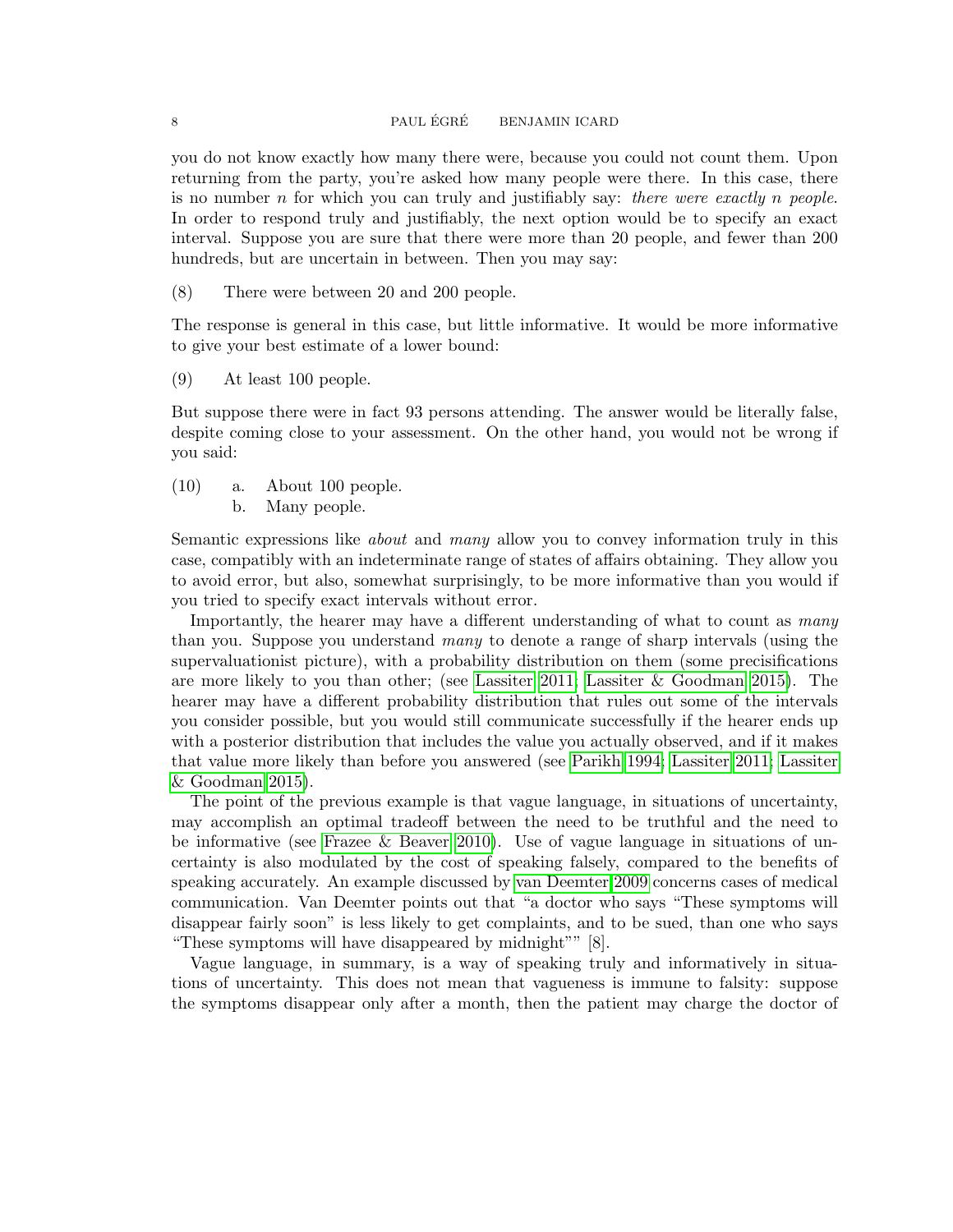incompetence, or even of having lied. The patient could complain that *fairly soon* was, in her perspective, incompatible with a time interval of a month. The doctor could deny having spoken falsely, on the other hand, by defending her own perspective. The relativity of vague interpretations to speakers makes charges of lies, as we will see, a delicate matter (see section [5\)](#page-11-0).

# 3. Hiding Information

<span id="page-8-0"></span>Let us now turn to cases where the speaker has no uncertainty about the world, but has an incentive to be noncooperative. Grice's Maxim of Quantity is twofold: it asks one to be as informative as required for the purpose of the conversation, but also to not be more informative than required. What counts as "required for the purpose of the conversation" is itself vague and heavily depends on the interests that speaker and hearer have in sharing information [\(Asher & Lascarides 2013\)](#page-14-13). For a range of situations, a well-informed speaker can legitimately wish to retain information from the hearer, and so to be vague in order to limit cooperation. Cases of what we called *generality* in the previous section are very common in that regard. Consider the dialogue in [\(2\),](#page-3-1) repeated here.

(11) Q. Who did you see at the party? A. Some friends.

Let us assume that the father is actually interested in knowing whether his son saw a particular person, say Ann, whom he suspects his son of dating. The son, on the other hand, wishes to keep his privacy. Assume the son saw Ann indeed, but also Don and Eli, two other friends known to the father. In this case, the son is giving a perfectly true answer, but he is not allowing the father to identify whom exactly he saw.

Compare with the example of the previous section. Assume you know this time that exactly 63 people attended the party, but have an interest not to reveal the exact number. You may choose to be underinformative by responding:

(12) Q. How many people were at the party? A. Fewer than a hundred.

The answer is literally true, but *partial* in the sense of [Groenendijk & Stokhof](#page-14-15) [\(1982\)](#page-14-15): it leaves possibilities open and fails to completely settle the question. Potentially, it is also misleading: for it triggers the implicature that it is compatible with your knowledge that there could have been 90 people or more attending (see [Spector 2013\)](#page-16-9). Such cases, in which a speaker is literally truthful but uses misleading implicatures are called cases of misdirection by [Asher & Lascarides](#page-14-13)  $(2013)$ , who characterize them as instances of *rhetorical* as opposed to genuine Gricean cooperativity.[3](#page-8-1)

<span id="page-8-1"></span><sup>&</sup>lt;sup>3</sup>See in particular their discussion of *Bronston vs. United States* as an exploitation of literal truth to refute perjury, as well as the presentation of the case in [Tiersma](#page-16-10)  $(2004)$ . See [Ransom](#page-15-21) *et al.*  $(2017)$ for a recent study comparing cases in which a truthful speaker may have an incentive to be completely uninformative as opposed to partially informative depending on the level of trust in the hearer.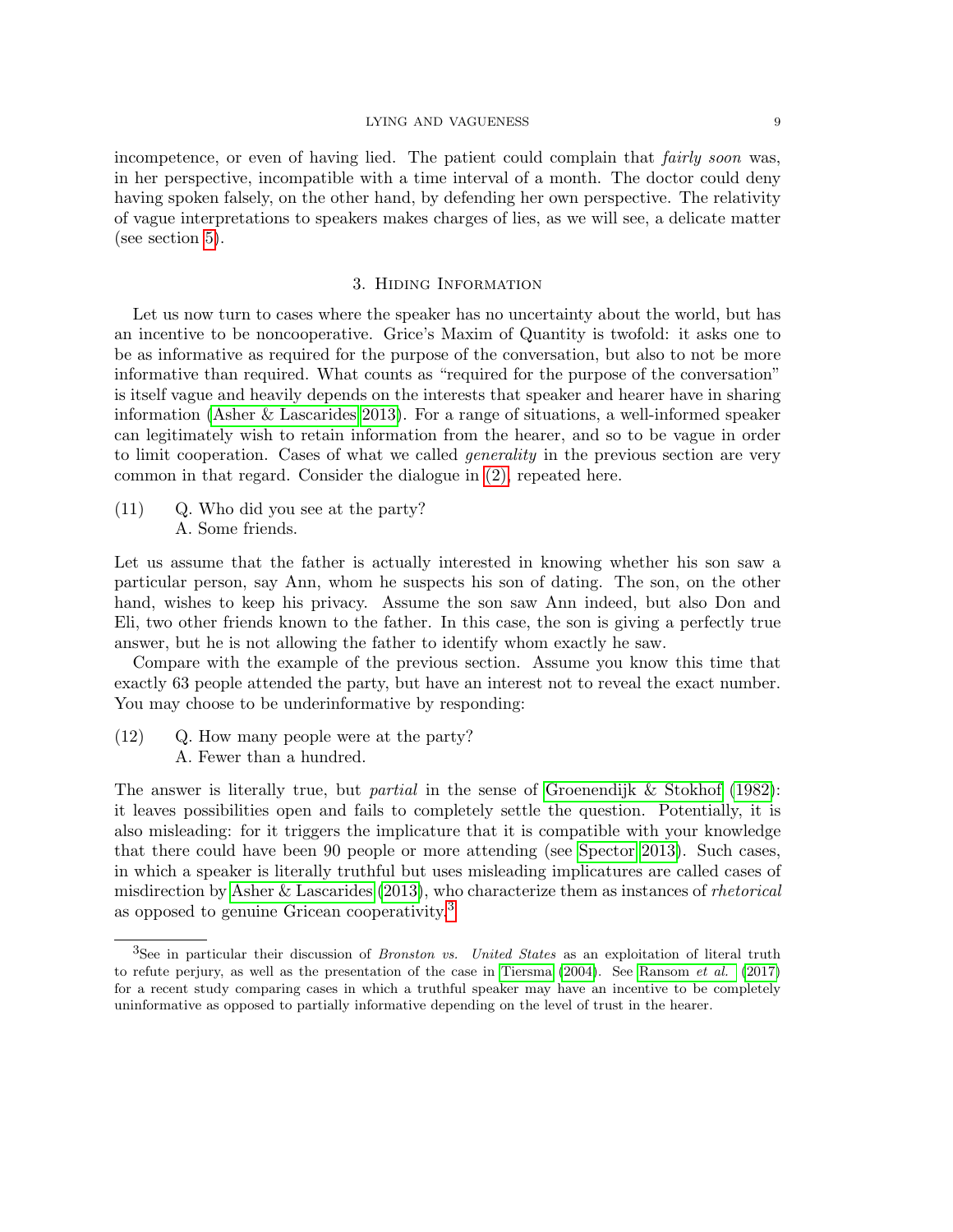Neither of the previous examples relies on utterances that are vague semantically, but we can find similar cases where a semantically vague expression is used to withhold information. Imagine nosey neighbours asking how much you paid for your apartment. Assume you know the exact price you paid, but don't want to reveal it:

# <span id="page-9-0"></span>(13) Q. How much did you buy your apartment? A. It was not too expensive.

An incentive to avoid being precise in this case is that you may want to avoid appearing either lucky (in case you paid less than your neighbors for the same size) or stupid (in case you paid more), or you may just want to give no indication of your assets. Use of a qualitative expression like expensive is advantageous here because it avoids specifying a definite number, and it remains compatible with the preservation of truthfulness: we may assume that you are sincere in thinking that the price you paid was not expensive, even ahead of the dialogue (that assumption is not always warranted, see the next section).

Consider for comparison the following alternative answers, assuming the exact price you paid for your apartment is 220,000 euros:

- (14) a. I paid 200,000 euros.
	- b. I paid around 200,000 euros.
	- c. I paid between 50,000 euros and 300,000 euros.

Answer (14a) is approximate in this case, but it does not signal that it is approximate. As pointed out by [Meibauer](#page-15-22) [\(2014\)](#page-15-22), it may be truthfully asserted if the standard of precision in the context of the conversation is such that a difference of 20,000 euros would not be relevant. But the answer could be misleading, instead of just imprecise, if uttered with the intention of making your neighbors believe that you paid less than you actually did. For instance it would count as false in a context in which the standard of precision needs to be maximal (say in the context of declaring taxes).

Answer (14b) makes the approximation explicit, and it is also semantically vague, due to the use of the vague modifier *around*. Despite that, the answer remains more informative than the one in [\(13\),](#page-9-0) for it lets your neighbors infer the actual price with less uncertainty than based on hearing not too expensive.

Answer (14c), finally, is neither approximate nor semantically vague: it states an exact interval but to create uncertainty. Like [\(13\),](#page-9-0) it signals either that you do not know the price you paid, or that you don't want to answer the question precisely; however, the interval specified is so large here that the hearers would be better-founded to think you do not want to answer the question. Also, the answer in [\(13\)](#page-9-0) may end up being more informative than the one in (14c) despite relying on semantic vagueness, because upon hearing "not too expensive" the hearer is likely to narrow down the range of prices you potentially paid to a smaller interval than the one specified in  $(14c)$  $(14c)$  $(14c)$ <sup>4</sup>

<span id="page-9-1"></span><sup>&</sup>lt;sup>4</sup>This is because I paid between 50,000 and 300,000 euros scalarly implicates that it is possible you paid 51,000. With not too expensive this inference is not mandated at all. On the mechanism of such implicatures, see [Fox](#page-14-16) [\(2014\)](#page-14-16).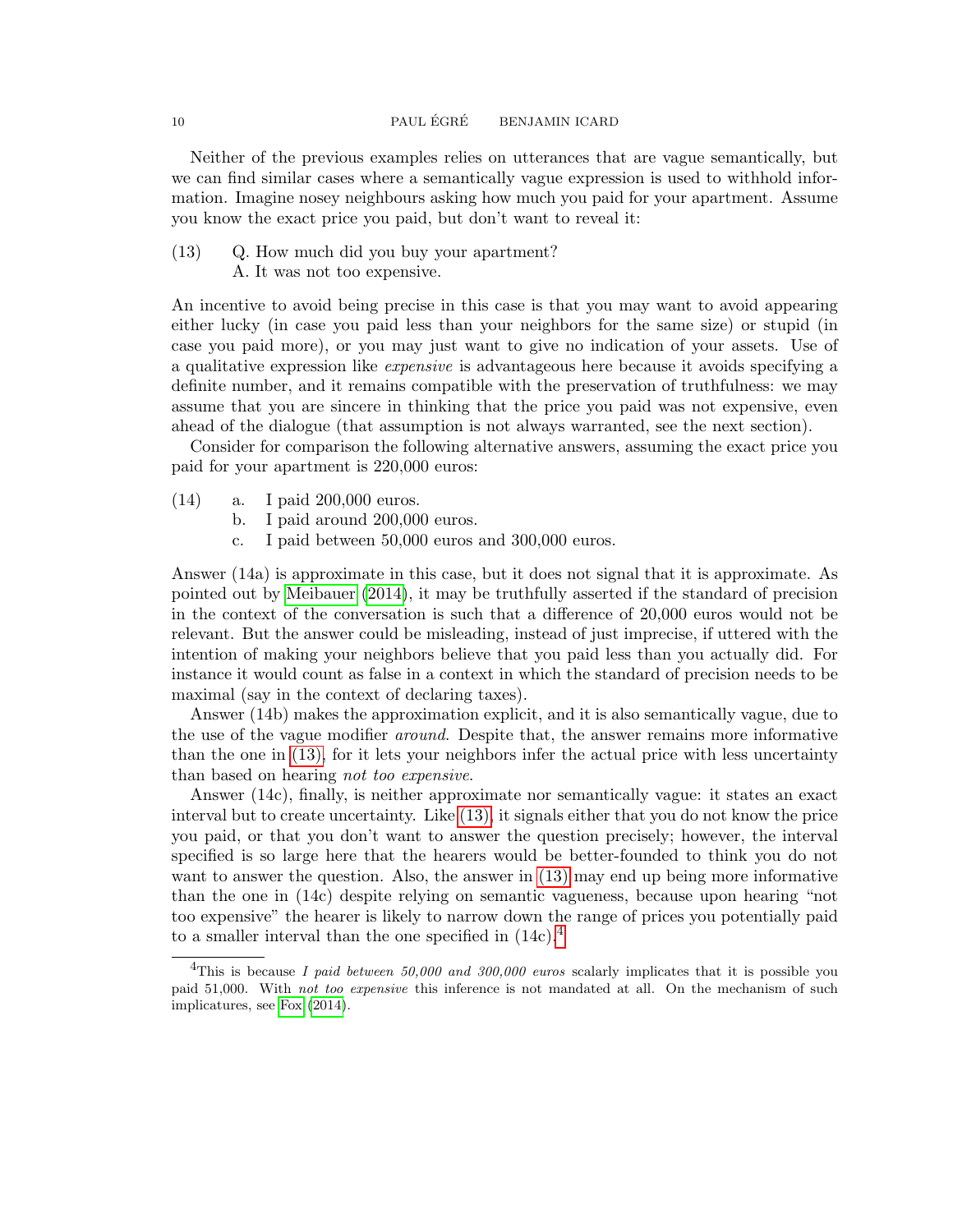# 4. Making half-truths

<span id="page-10-0"></span>Beside cases in which a speaker is imprecise to hide information, there is a class of cases where the speaker can exploit the semantic indeterminacy of vague expressions to produce utterances whose truth status in unclear: they are true under some way of resolving their vagueness, but that way can be tendentious or biased.[5](#page-10-1)

Consider the following example (from C. List and L. Valentini, p.c.) where you receive an invitation for dinner. As a matter of fact, you would be free to go to that dinner, but have no inclination for it. Imagine the following dialogue:

- <span id="page-10-2"></span>(15) Q. Are you free to come for supper tomorrow? A. Sorry, I have an engagement.
- <span id="page-10-3"></span>(16) Q. Are you free to come for supper tomorrow? A. Sorry, I am busy.

In [\(15\),](#page-10-2) your response ought to qualify as a lie. In the case of [\(16\),](#page-10-3) the answer does not obviously count as a lie, but it does not clearly count as true either. One way of explaining the contrast is in terms of supervaluations [\(Fine 1975;](#page-14-1) [Kamp 1975\)](#page-14-12). On all admissible ways of sharpening the meaning of I have an engagement, the sentence would come out false (i.e. super-false). On the other hand, there are admissible ways of sharpening the meaning of busy for the sentence to count as true. I am busy may even be deemed super-true, that is true literally on all admissible ways of sharpening the meaning of busy, but this is moot: it depends on what to count as an admissible precisification (see below). If you end up watching TV, you would obviously be *busy watching TV*, but at the time of utterance *busy* appears to convey that you have some obligation.

In our view the answer in [\(16\)](#page-10-3) is a half-truth, precisely because it is not clearly false, but not clearly true either. Concretely, I am busy offers a polite a way of declining the invitation. A more informative alternative about the speaker's motives would be to say: I am not very inclined, but it would be clearly offending. The intent of I am busy is partly to mislead, therefore, but consistently with satisfying a norm of politeness.<sup>[6](#page-10-4)</sup>

A more extreme case of exploitation of semantic vagueness concerns President Bill Clinton's declarations about the nature of his relationship with Monica Lewinsky:

<span id="page-10-5"></span>(17) I have never had sexual relations with Monica Lewinsky.

This case, importantly, is one where all parties had been fully informed of the relevant facts. To justify his claim without perjury, Bill Clinton took advantage of the open texture of the expression sexual relations, that is of the lack of a clear definition. However, he did it not by making up a definition, but by exploiting an attempt made by his opponents to

<span id="page-10-1"></span> $5$ The term *half-truth* is used in a number of different senses in the literature. Our use is broadly compatible with [Carson 2010'](#page-14-17)s, who defines a half-truth to be a true statement that "selectively emphasize[s] facts that tend to support a particular interpretation or assessment of an issue" [57-58]. We use half-true in the sense of borderline true.

<span id="page-10-4"></span><sup>&</sup>lt;sup>6</sup>Thanks to C. List and L. Valentini for discussion of that aspect.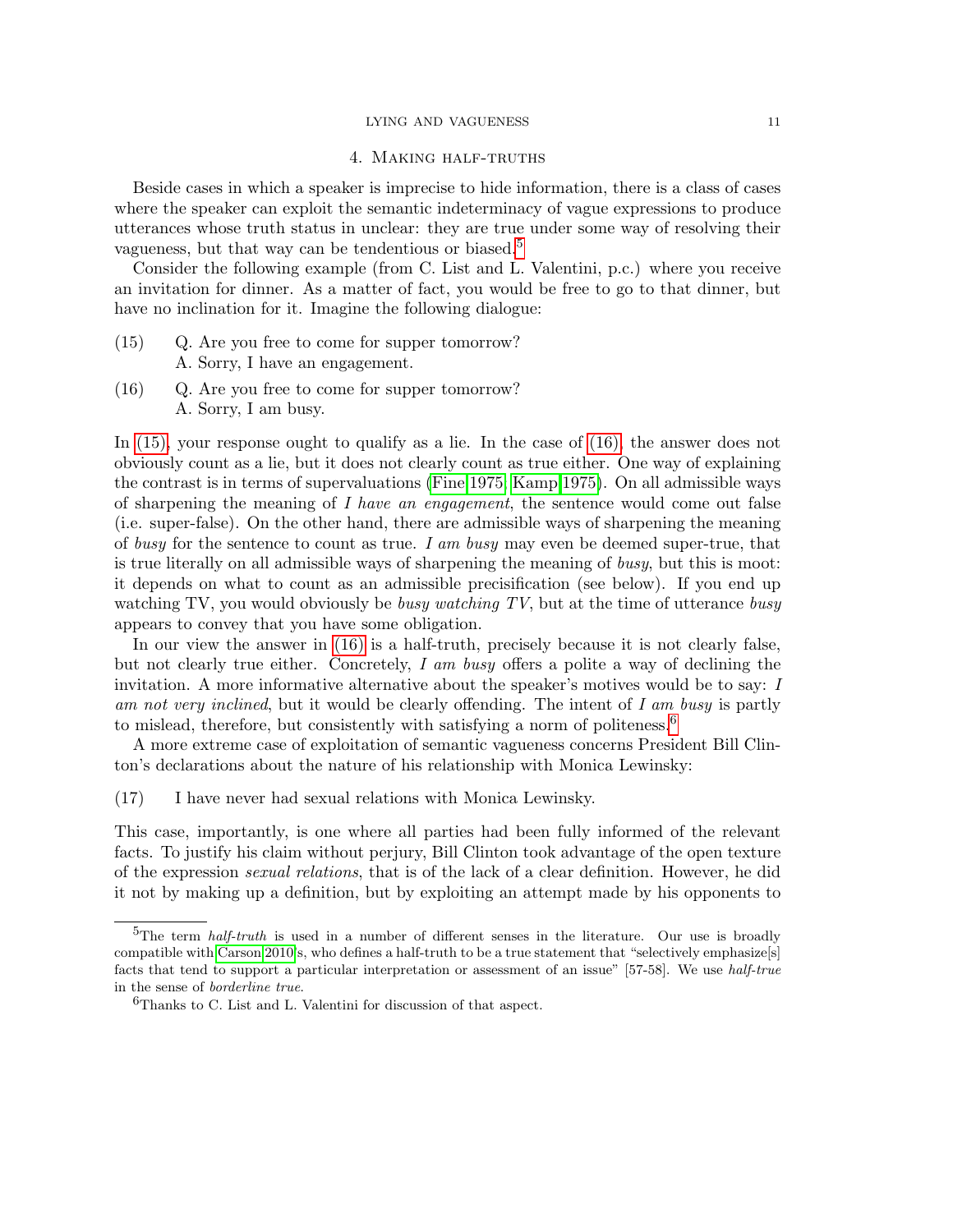provide an explicit definition of the term "[engaging in] sexual relations" (see [Tiersma 2004](#page-16-10) for details).<sup>[7](#page-11-1)</sup> Pressed to explain himself, Clinton's defense was:

(18) "I thought the definition [of sexual relations, as read by Judge Wright] included any activity by the person being deposed, where the person was the actor and came in contact with those parts of the bodies with the purpose or intent of gratification, and excluded any other activity".

The way Bill Clinton defended himself can be put in supervaluationist terms again: it is not the case that on all ways of further precisifying the explicit definition proposed by his opponents, receiving oral sex counts as engaging in a sexual relation. Interestingly, in an earlier statement Bill Clinton commented about whether Monica Lewinsky had had "a sexual affair" with him as follows:

- (19) Q. If she told someone that she had a sexual affair with you beginning in November of 1995, would that be a lie?
	- A. It's certainly not the truth. It would not be the truth.

In this occurrence, Clinton appeared to concede that the allegation would not necessarily be false, but without counting as true. In supervaluationist terms again, there are some admissible ways of precisifying *sexual affair* that would make Lewinsky's supposed statement true, yet not all ways of precisifying sexual affair would make it true. Overall, Bill Clinton was able to exploit the semantic indeterminacy of those expressions in order to avoid the charge of perjury. He would have been convicted if, from the jury's perspective, all admissible ways of precisifying the meaning had led to the sentence being false, but the jury in that case failed to rule out Clinton's way from being admissible.

## 5. Are half-truths lies?

<span id="page-11-0"></span>Let us take stock. In section [3](#page-8-0) we saw that in response to a question, a speaker can be underspecific without committing any lie. In section [4,](#page-10-0) however, we saw that semantic indeterminacy can be used to produce sentences whose truth status is unclear, what we called half-truths. Shouldn't half-truths be considered lies, however, given that those utterances fail to be clearly true?

First of all, utterances like [\(16\)](#page-10-3) or [\(17\)](#page-10-5) may typically be uttered insincerely. In the case of  $(16)$ , I may think to myself in petto "well, I am not really busy..." or "well, I am busy watching TV", and Clinton may have silently thought to himself "well, except for an oral sexual relation". Those utterances then may be viewed as cases of *amphiboly* or *mental* reservation [\(Bok 1979;](#page-14-18) [Mullaney 1980;](#page-15-23) [Adler 1997\)](#page-14-19), whereby the actual meaning that the speaker has in mind is in fact different from the meaning the hearer can reasonably infer.

<span id="page-11-1"></span><sup>7</sup>The explicit definition in question is: "a person engages in "sexual relations" when the person knowingly engages in or causes contact with the genitalia, anus, groin, breast, inner thigh, or buttocks of any person with an intent to gratify or arouse the sexual desire of any person "Contact" means intentional touching, either directly or through clothing."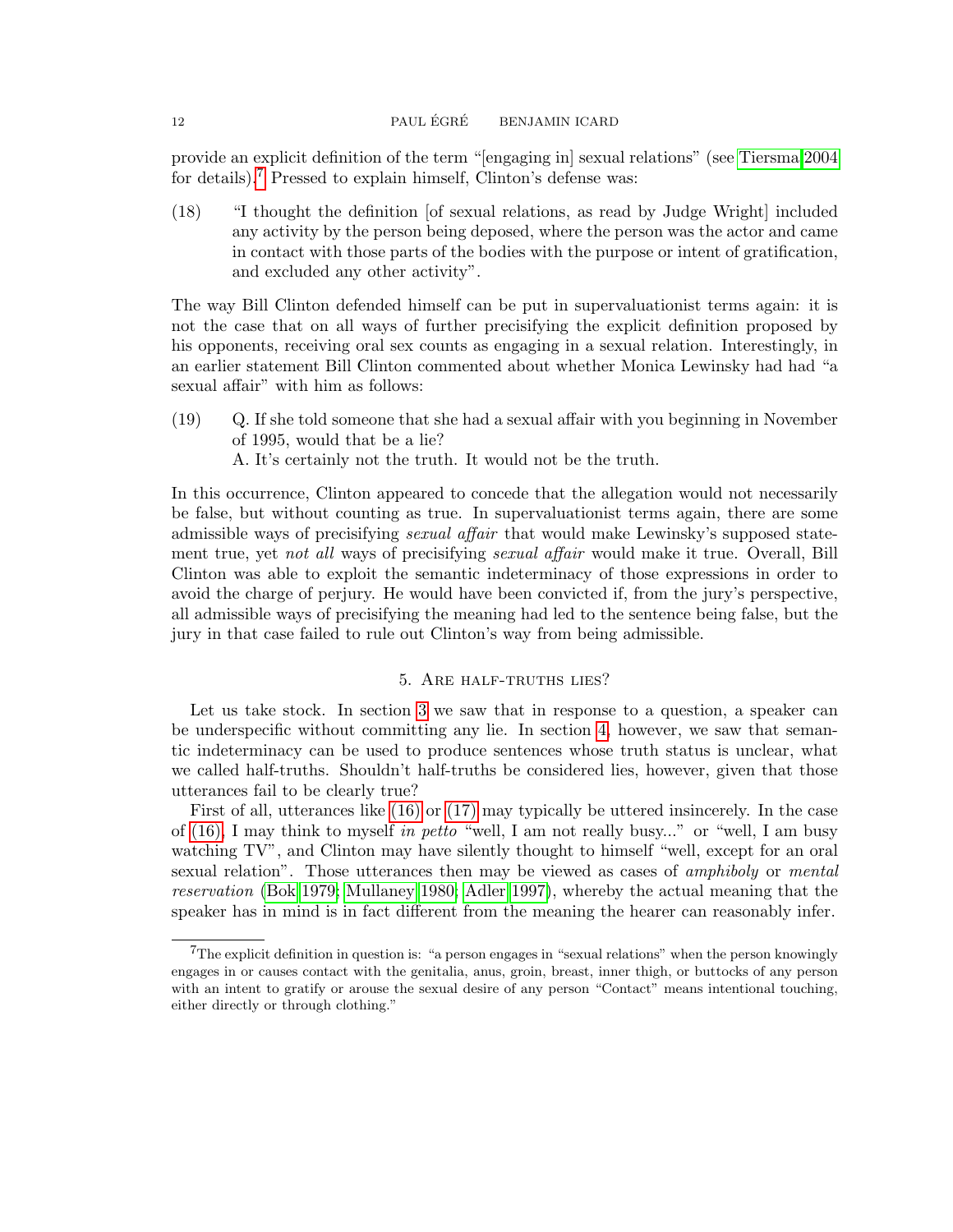To avoid that complication, let us assume that each utterance is made sincerely at the time it is uttered, and without mental reservation (without the speaker making any silent addition). In supervaluationist terms, the question we are asking is whether an utterance that fails to be super-true (true on all admissible precisifications) ought to be considered false on normative grounds. We think the answer to this question is nonobvious, for it depends on two parameters: the definition of what to count as an admissible precisification, and the choice of a standard for truth.

Regarding the first issue, most people would agree that Clinton's utterance is false simpliciter, despite being true under some very specific sharpening of the meaning of *sexual* relation, for they would deem that particular precisification to be inadmissible in an ordinary conversational context. In the legal context, however, Clinton was successful in making that sharpening relevant, and since it was incumbent on the jury to show that his statement was unequivocally false, it allowed for his sentence not to qualify as a lie, despite the sentence not qualifying as a clear truth either.

This brings us to the second issue. Theories of vagueness differ on the standards whereby a sentence can be truthfully uttered. Supervaluationism treats sentences as true *simpliciter* if they are true on all admissible precisifications, but there is a dual theory, subvaluationism, which treats sentences as true *simpliciter* when true under some precisification [\(Hyde 1997\)](#page-14-20). Subvaluationism is very liberal in that it predicts that a sentence and its negation can both be true then.<sup>[8](#page-12-0)</sup>

In practice, the standards for truth and falsity appear to depend on the context. In the Clinton lawsuit, it was sufficient for the sentence to be true under some sharpening to not be considered a lie by the jury. In the class-action lawsuit that opposed Athena Hohenberg to the Ferrero company, on the other hand, the complaint was that healthy was used misleadingly for a product containing too much fat and sugar. Ferrero's defense was based on the fact that healthy is multidimensional, and that their product was at least healthy in the respects of bringing chocolate, containing low sodium, and so on.<sup>[9](#page-12-1)</sup>. Despite that, the court eventually forbade Ferrero from advertising the product as healthy. The court agreed that it is not enough for a sentence like this product is healthy to be true on just some ways of precisifying *healthy* in order for the sentence to avoid being misleading or to count as a lie, presumably in this case because the ways in which the sentence is false outweigh those in which it is true (Ferrero's use would in fact violate the Gricean Maxim of Relevance).

In general, however, the Ferrero example may be more emblematic of the ways in which vague language is interpreted. Grice's Maxim of Manner recommends avoiding ambiguity (see [Grice 1975,](#page-14-0) 46). There is evidence, however, that in cases in which a vague predicate is used without qualification, and where two interpretations are available for the predicate, a weak one and a strong one, the stronger interpretation will be the default (see [Dalrymple](#page-14-21)

<span id="page-12-0"></span><sup>&</sup>lt;sup>8</sup>This implies that I am busy and I am not busy [would both be true in a context in which either is true](#page-14-21) [under some admissible sharpening. But each of them would also be false, since false under some sharpening.](#page-14-21) [The upshot would be that the sentence both is a lie, and fails to be a lie.](#page-14-21)

<span id="page-12-1"></span><sup>9</sup>See [http://www.scpr.org/news/2011/02/10/23912/a-mom-sues-nutella-maker-for-deceptive-advertising/](#page-14-21)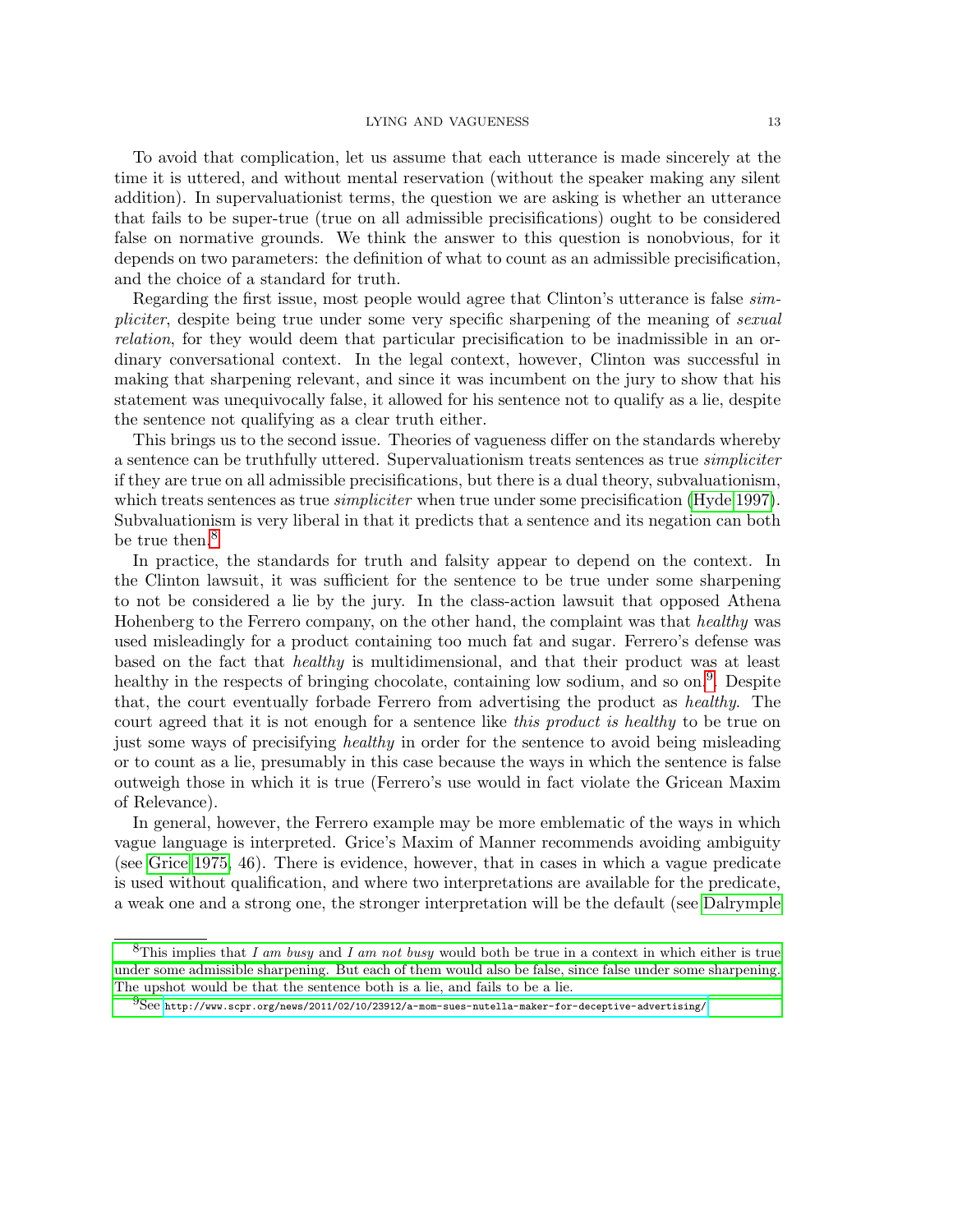[et al.](#page-14-21) [1998\)](#page-14-21). Upon hearing this person is tall, the default is to get that the person is clearly tall, rather than borderline tall [\(Alxatib & Pelletier 2011;](#page-14-22) [Cobreros](#page-14-23) et al. [2012,](#page-14-23) [2015\)](#page-14-24). Likewise, when saying this product is healthy, the default is likely to hear this product is healthy in most respects, rather than just some respects. As a result, to say of a product that it is *healthy* without qualification would suggest that the product is more healthy than unhealthy: in the Ferrero case, this pragmatic enrichment is deceptive, and can legitimately be considered a lie.

We see, in summary, that often an utterance will be deemed a lie if it fails to be unambiguously true. But sometimes, as the Clinton case shows us, it might fail to be deemed a lie if it is not unambiguously false. Whichever of those two will prevail appears to depend not just on the *existence* of ways for a sentence to be true, but also on how *relevant* those ways are to the parties involved in the conversation.

### 6. Conclusions

Let us recapitulate the main lessons of our discussion of the relation between lying and vagueness. To begin with, we have seen that vagueness provides a way for a cooperative speaker to remain truthful in situations in which she is trying to communicate information about which she is uncertain. Vagueness may then be described as a way of avoiding error and therefore lies. This concerns all cases in which the use of qualitative but vague vocabulary (as in many, long, expensive) avoids committing oneself to precise quantitative expressions for which one fails to have adequate evidence. As opposed to that, we have highlighted two kinds of cases in which vagueness can be used deceptively. The first are cases in which a well-informed speaker has motives to hide or retain information. In such cases the speaker is deliberately imprecise and partial, but need not commit lies in the strict sense of the term. She may however be misleading if the partial information given triggers false implicatures. The second kind of cases concern what we have called halftruths, utterances whose status is borderline between true and false, depending on how vague expressions in them are interpreted. Such cases are more problematic. An utterance will be misleading if it is true only under some very peculiar precisification. On the other hand, the indeterminacy of vague expressions can make it difficult to prove that a vague utterance is a lie, as opposed to an expression whose intended meaning was misunderstood.

Acknowledgments: Thanks to Nick Asher, Sam Alxatib, Rae Langton, Christian List, Yael Sharvit, Stephanie Solt, Benjamin Spector, Laura Valentini, Steven Verheyen, for helpful conversations on the topics of this paper, and to Jörg Meibauer for helpful comments. We also thank Emar Maier for valuable advice regarding how to convert our paper from Latex to MSWord. PE thanks the ANR Program TrilLogMean ANR-14-CE30-0010-01 for funding. BI thanks the Direction Générale de l'Armement for doctoral funding. Both researchers acknowledge grants ANR-10-LABX-0087 IEC and ANR-10-IDEX-0001-02 PSL\* for research carried out at the Department of Cognitive Studies of ENS.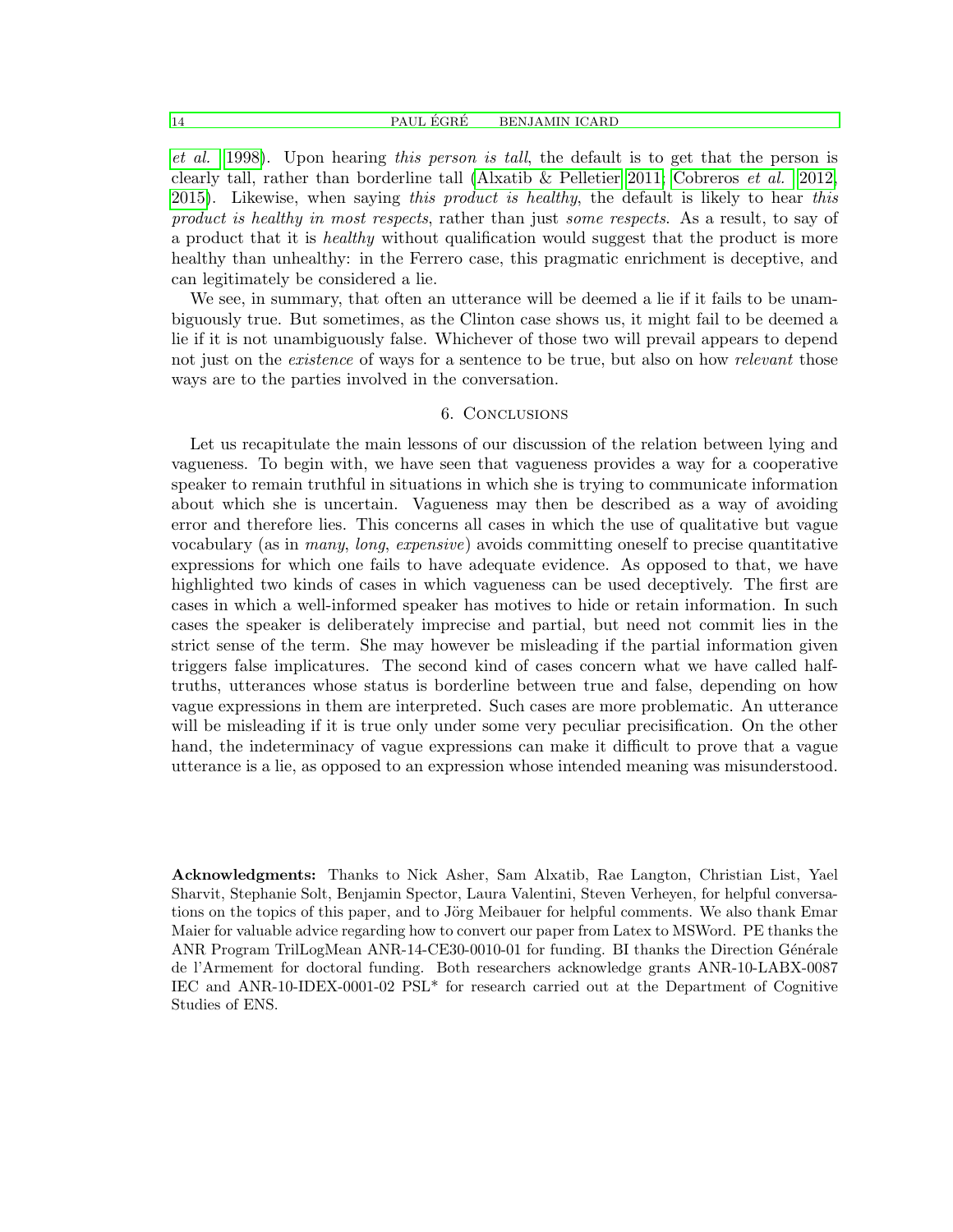#### **REFERENCES**

<span id="page-14-19"></span><span id="page-14-4"></span>Adler, Jonathan. 1997. Lying, deceiving, or falsely implicating. Journal of Philosophy, 94, 435–452. Alston, William P. 1964. Philosophy of Language. Prentice Hall.

- <span id="page-14-22"></span>Alxatib, Sam, & Pelletier, Francis Jeffry. 2011. The psychology of vagueness: Borderline cases and contradictions. Mind & Language,  $26(3)$ , 287–326.
- <span id="page-14-13"></span>Asher, Nicholas, & Lascarides, Alex. 2013. Strategic conversation. Semantics and Pragmatics, 6(2), 1–62.
- <span id="page-14-3"></span>Austin, John L. 1962. Sense and Sensibilia. Oxford University Press.
- <span id="page-14-18"></span>Bok, Sissela. 1979. Lying: Moral Choice in Public and Private Life. Vintage paperback editions.
- <span id="page-14-5"></span>Burks, Arthur W. 1946. Empiricism and vagueness. The Journal of Philosophy, 43(18), 477–486.
- <span id="page-14-9"></span>Burnett, Heather. 2016. Gradability in Natural Language: Logical and Grammatical Foundations. Oxford University Press.
- <span id="page-14-17"></span>Carson, Thomas L. 2010. Lying and deception: Theory and practice. Oxford University Press.
- <span id="page-14-23"></span>Cobreros, Pablo, Egré, Paul, Ripley, David, & van Rooij, Robert. 2012. Tolerant, Classical, Strict. The Journal of Philosophical Logic,  $41(2)$ , 347–385.
- <span id="page-14-24"></span>Cobreros, Pablo, Egr´e, Paul, Ripley, David, & van Rooij, Robert. 2015. Pragmatic interpretations of vague expressions: Strongest meaning and nonmonotonic consequence. Journal of Philosophical  $Logic, 44(4), 375-393.$
- <span id="page-14-21"></span>Dalrymple, Mary, Kanazawa, Makoto, Kim, Yookyung, Mchombo, Sam, & Peters, Stanley. 1998. Reciprocal expressions and the concept of reciprocity. Linguistics and Philosophy, 21(2), 159– 210.
- <span id="page-14-11"></span>Egr´e, Paul. 2016. Vague judgment: a probabilistic account. Synthese. DOI: https://doi.org/10.1007/s11229-016-1092-2.
- <span id="page-14-7"></span>Egré, Paul, & Cova, Florian. 2015. Moral asymmetries and the semantics of many. Semantics and *Pragmatics*, **8** (13), 1–45.
- <span id="page-14-8"></span>Egré, Paul, & Klinedinst, Nathan. 2011. Vagueness and Language Use. Palgrave Macmillan.
- <span id="page-14-10"></span>Fara, Delia. 2000. Shifting Sands: an Interest-Relative Theory of Vagueness. Philosophical Topics, 28(1), 45–81. Originally published under the name "Delia Graff".
- <span id="page-14-1"></span>Fine, Kit. 1975. Vagueness, Truth, and Logic. Synthese, **30**, 265–300.
- <span id="page-14-16"></span>Fox, Danny. 2014. Cancelling the Maxim of Quantity: Another challenge for a Gricean theory of scalar implicatures. Semantics and Pragmatics, 7(5), 1–20.
- <span id="page-14-14"></span>Frazee, Joey, & Beaver, David. 2010. Vagueness Is Rational under Uncertainty. In: Aloni, M., Bastiaanse, H., de Jager, T., & Schulz, K. (eds), Logic, Language and Meaning. Lecture Notes in Computer Science. Springer.
- <span id="page-14-6"></span>Greer, Kristen A. 2014. Extensionality in natural language quantification: the case of many and few. Linguistics and Philosophy,  $37(4)$ ,  $315-351$ .
- <span id="page-14-0"></span>Grice, Paul H. 1975. Logic and Conversation. Pages  $41-58$  of: Cole, Peter, & Morgan, Jerry L. (eds), Syntax and Semantics: Speech Acts. New York: Academic Press.
- <span id="page-14-15"></span>Groenendijk, Joroen, & Stokhof, Martin. 1982. Semantic analysis of wh-complements. Linguistics and Philosophy,  $5(2)$ , 175–233.
- <span id="page-14-20"></span><span id="page-14-12"></span>Hyde, Dominic. 1997. From heaps and gaps to heaps of gluts. Mind, 106(424), 641–660.
- Kamp, Hans. 1975. Two theories about adjectives. In: Keenan, E. (ed), Formal Semantics of Natural Language. Cambridge University Press.

<span id="page-14-2"></span>Keefe, Rosanna. 2000. Theories of Vagueness. Cambridge University Press.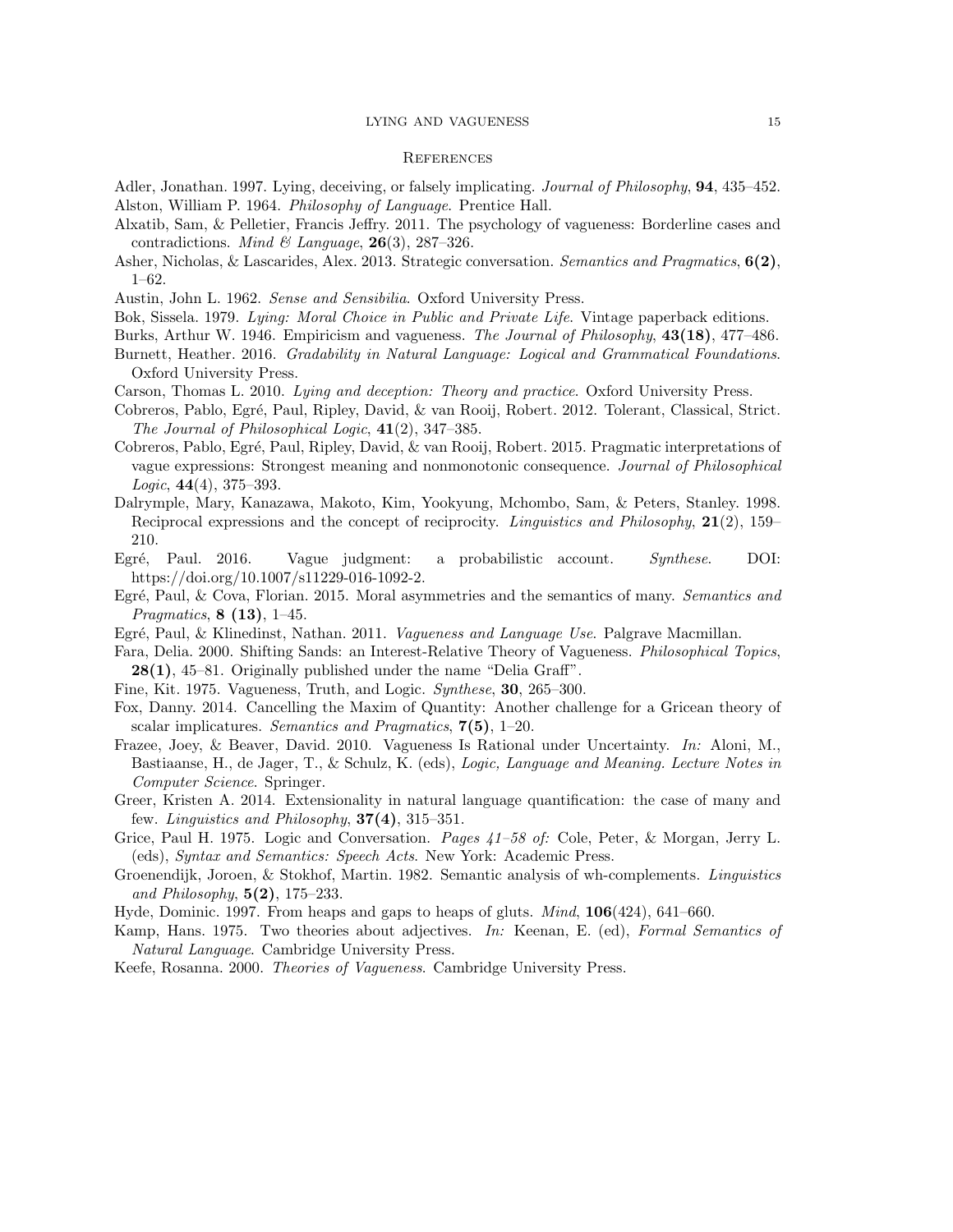- <span id="page-15-3"></span>Kennedy, Christopher. 2007. Vagueness and grammar: The semantics of relative and absolute gradable adjectives. Linguistics and philosophy,  $30(1)$ , 1–45.
- <span id="page-15-13"></span>Kennedy, Christopher. 2013. Two sources of subjectivity: Qualitative assessment and dimensional uncertainty. *Inquiry*,  $56(2-3)$ ,  $258-277$ .
- <span id="page-15-15"></span>Klein, Ewan. 1980. A semantics for positive and comparative adjectives. *Linguistics and philosophy*,  $4(1), 1-45.$
- <span id="page-15-11"></span>Kölbel, Max. 2004. Faultless disagreement.  $104(1)$ , 53–73.
- <span id="page-15-4"></span>Krifka, Manfred. 2007. Approximate interpretation of number words. Pages 111-126 of: Bouma, G., Krämer, I., & Zwarts, J. (eds), *Cognitive Foundations of Interpretation*.
- Lakoff, George. 1973. Hedges: A study in meaning criteria and the logic of fuzzy concepts. Journal of philosophical logic,  $2(4)$ ,  $458-508$ .
- <span id="page-15-8"></span>Lappin, Shalom. 2000. An intensional parametric semantics for vague quantifiers. Linguistics and  $philosophy, 23(6), 599-620.$
- <span id="page-15-6"></span>Lasersohn, Peter. 1999. Pragmatic halos. Language, 522–551.
- <span id="page-15-17"></span>Lassiter, Daniel. 2011. Vagueness as Probabilistic Linguistic Knowledge. Pages 127–150 of: Vagueness in *Communication*. Springer.
- <span id="page-15-18"></span>Lassiter, Daniel, & Goodman, Noah D. 2015. Adjectival vagueness in a Bayesian model of interpretation. Synthese, 1–36.
- <span id="page-15-5"></span>Lewis, David. 1970. General semantics.  $Synthese$ ,  $22(1)$ ,  $18-67$ .
- <span id="page-15-20"></span>Lewis, David. 1982. Logic for equivocators. No $\hat{u}$ s, 16, 431–441.
- <span id="page-15-9"></span>McCloskey, Michael E., & Glucksberg, Sam. 1978. Natural categories: Well defined or fuzzy sets? Memory & Cognition,  $6(4)$ ,  $462-472$ .
- <span id="page-15-14"></span>McNally, Louise, & Stojanovic, Isidora. 2017. Aesthetic adjectives. Pages 17–37 of: Young, James O. (ed), The Semantics of Aesthetic Judgment. Oxford University Press.
- <span id="page-15-22"></span><span id="page-15-16"></span>Mehlberg, Henry. 1958. The reach of science. University of Toronto Press.
- Meibauer, Jörg. 2014. Lying at the semantics-pragmatics interface. Walter de Gruyter GmbH  $\&$ Co KG.
- <span id="page-15-23"></span>Mullaney, Steven. 1980. Lying like truth: riddle, representation and treason in Renaissance England.  $ELH, 47(1), 32-47.$
- <span id="page-15-10"></span>Parikh, Rohit. 1994. Vagueness and utility: The semantics of common nouns. Linguistics and Philosophy,  $17(6)$ , 521-535.
- <span id="page-15-7"></span>Partee, Barbara. 1989. Binding Implicit Variables in Quantified Contexts. In: Wiltshire, C., Graczyk, R., & Music, B. (eds), Papers from the 25th Annual Regional Meeting of the Chicago Linguistic Society. Chicago Linguistic Society.
- <span id="page-15-19"></span>Peirce, Charles S. 1902. Vague. In: Baldwin, J. M. (ed), Dictionary of Philosophy and Psychology. Macmillan.
- <span id="page-15-2"></span>Pinkal, Manfred. 1995. Logic and lexicon: the semantics of the indefinite. Kluwer Academics Publishers.
- <span id="page-15-0"></span>Popper, Karl R. 1963. Conjectures and refutations: the growth of scientific knowledge. New York: Basic Books.
- <span id="page-15-21"></span><span id="page-15-12"></span>Raffman, Diana. 2013. Unruly words: a study of vague language. Oxford University Press.
- Ransom, Keith, Voorspoels, Wouter, Perfors, Amy, & Dani, Navarro. 2017. A cognitive analysis of deception without lying. Pages 992–997 of: Proceedings of the 39th Annual Conference of the Cognitive Science Society. Cognitive Science Society.
- <span id="page-15-1"></span>Russell, Bertrand. 1923. Vagueness. The Australasian Journal of Psychology and Philosophy, 1(2), 84–92.